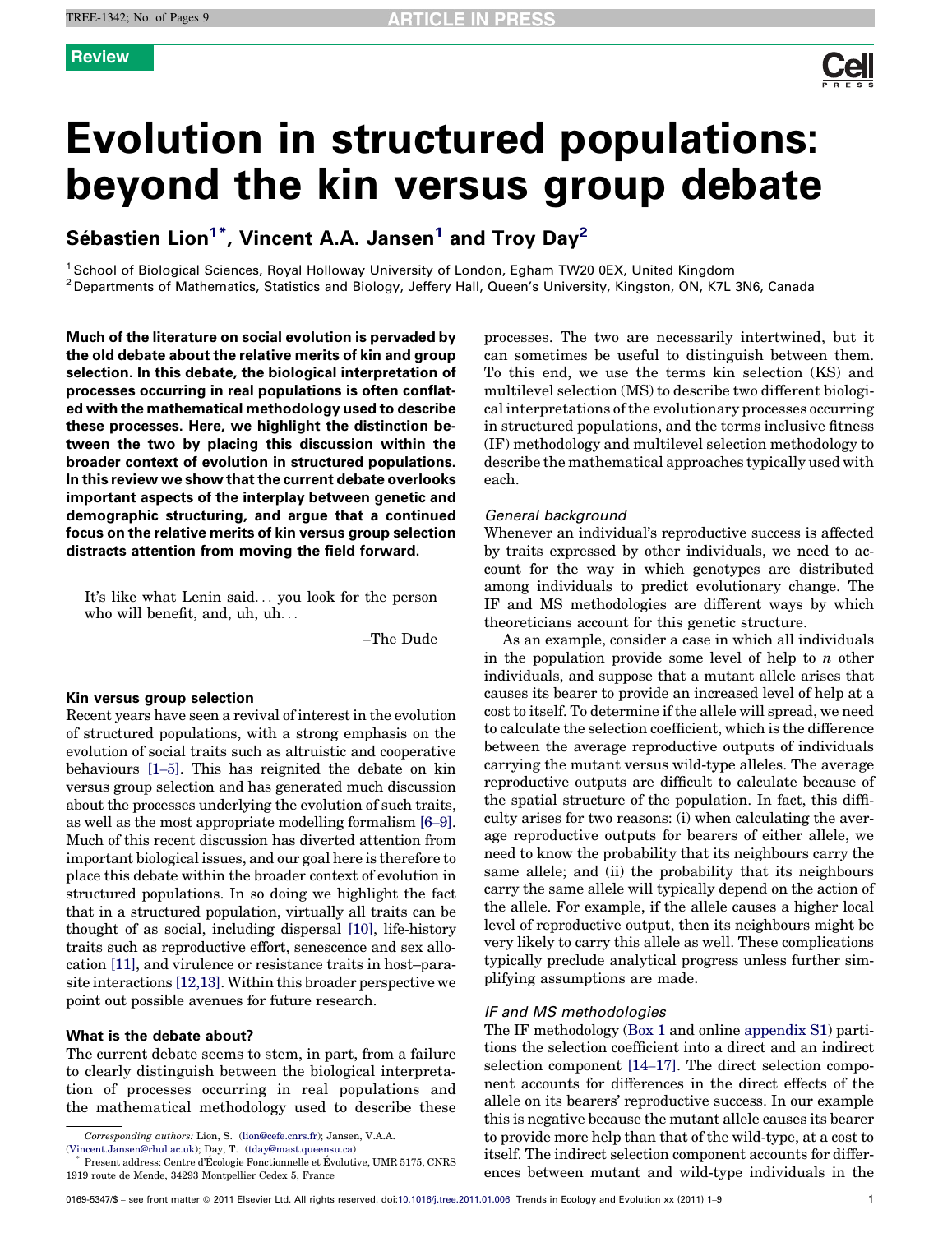# <span id="page-1-0"></span>Box 1. Inclusive fitness from allele frequency change

Consider an asexual organism with a trait, z, that is determined by a single diallelic locus (alleles A and a). Individuals are identified by their genotype x, which is 0 for a individuals and 1 for A individuals. We can write  $z = \hat{z} + \delta x$ , where  $\hat{z}$  is the phenotype of a carriers and  $\delta$  is the phenotypic difference between A and a. The dynamics of the frequency of allele A (which is the average genotype value  $\bar{x}$ ) under mutation selection is [\[20,25,27,37,38\]](#page-7-0):

$$
\frac{d\overline{x}}{dt} = \overline{x}(1-\overline{x})S - uM
$$
 (1a)

where  $S$  is the selection coefficient,  $u$  is the mutation rate and  $M$  is a mutation term that depends in general on the correlation between mutation and reproduction. Social evolution theory usually assumes low mutation rates (gradual evolution), and much of the debate has revolved around how best to express the selection coefficient S. In general, S can be expressed either as the slope of the regression of an individual's fitness, w, against its genotype, across all individuals in the population (i.e.  $S = cov(w, x)/var(x)$ ); or as the difference in expected fitness between the two alleles [\[17,27,37\].](#page-7-0)

We now assume that each individual interacts with  $n$  other individuals (without being more explicit about population structure at this stage) and that z represents the amount of help provided to others, at a cost to self. The fitness (reproductive output) of the *i* th individual depends on its own phenotype  $z_i$  and on the phenotype of n other individuals, and is given by  $w_i(z_i; z_{i1}, \ldots, z_{in})$ . The first argument indicates the level of help provided by the focal

indirect effects of the allele as a result of the phenotype of its neighbours. In our example, this will often be positive because mutant individuals will have a higher average number of mutant neighbours than wild-type individuals, and thus will receive more help.

The MS methodology (Box 2 and online appendix S1) uses a different partitioning of the selection coefficient, but one that is applicable only when there is some form of hierarchical structure to the population, such that distinct groups of individuals can be identified. The selection coefficient is then partitioned into two components representing within-group and between-group selection. The withingroup selection component accounts for differences among individuals within a group in their reproductive success, averaged over all groups in the population. In our example, assuming that the  $n + 1$  interacting individuals form such groups, this component of the selection coefficient would typically be negative because selfish individuals tend to do better than those who provide help within a group. The between-group selection component accounts for differences in average group productivity as a function of group composition. In our example, this would typically be positive because groups with more helpers have higher overall productivity. The mutant allele then spreads if the balance of within- and between-group selection is positive.

# So which methodology is best?

Part of the current debate revolves around the relative merits of the IF and MS methodologies, but this oversimplifies the issue. First, even if both the IF and MS methodologies yield significant conceptual insight, neither provides a complete solution for the actual analytical calculation of the selection coefficient. To do so, theoreticians typically need to make further assumptions, as described below.

Second, for some types of population structure one methodology can be more applicable than the other. For individual, and  $z_{ii}$  indicates the level of help received from its  $j$ th interactant.

To go further, we make two assumptions: (i) the reproductive output of an individual is independent of the demographic state of the population (see [Box 5](#page-5-0) for an extension); and (ii) fitness is approximately (or exactly) linear in the phenotype and genotype of interactors, so we can write  $w_i = -Cz_i + B_1z_{i1} + \ldots + B_nz_{in}$  (assuming all individuals have the same number and types of interactions, so that the  $B_i$  values are the same for each focal individual; see [\[39,101\]](#page-7-0) for an extension). Then, the difference in expected fitness between the two alleles can be written as:

$$
S = [-C + B1R1 + \cdots + BnRn]\delta,
$$
\n(1b)

which leads to a form of Hamilton's rule when  $S > 0$ . The term  $-C$  is referred to as the direct fitness effect of the allele, and expresses the cost to an individual of providing help. The remaining terms  $B_i$  and  $R_i$ are referred to as indirect fitness effects, and express the benefit of receiving help from others. Importantly,  $R_i$  measures the assortment between alleles for the *i*th interaction [\(Box 3\)](#page-2-0). Note that the IF methodology usually considers mutations of small effects (weak selection, i.e.  $\delta$  is small), in which case  $-{\cal C}$  and  $B_j$  are the partial derivatives of  ${\sf w}$ with respect to the phenotype of the individual and its n social partners.

Equation (1b) shows that if fitness is approximately (e.g. under weak selection) or exactly linear, we need only know the first moments  $(R_i)$  of the distribution of different genetic interactions to calculate S. In [Box 3,](#page-2-0) we discuss the relatedness interpretation of the  $R_i$  values.

instance, the MS methodology can be applied only to groupstructured populations, because there is a requirement to unambiguously identify the different levels of biological organization. In populations with a more fluid spatial

# Box 2. Group-structured populations and multilevel selection

A special case of interest for Equation  $(1b)$  is when all n interactants have the same relationship to the focal individual (e.g. groupstructured populations), giving:

$$
S = (-C + nBR)\delta.
$$
 (2a)

For such situations, the MS methodology can then also be applied because we can view the  $n + 1$  interacting individuals as members of a group. Using the regression formulation for the selection coefficient, we can then decompose the covariance term to give [\[16,17\]](#page-7-0):

$$
S = \frac{E[cov_g(w, x)]}{var(x)} + \frac{cov(\bar{w}_g, \bar{x}_g)}{var(x)}
$$
(2b)

where the first term is the covariance of individual fitness, w, with genotype within each group, g, averaged over all groups, and the second term is the covariance of mean group fitness,  $\overline{w}_g$ , with mean group allele frequency,  $\bar{x}_g$ , across all groups. Thus, the first term represents within-group selection and the second represents between-group selection.

The relationship between the IF and MS methodologies can now be better understood if we use the same two assumptions as in Box 1. The selection coefficient can then be written as a sum of four components, corresponding to the different combinations of direct or indirect and within- or between-group effects. Each methodology simply differs in how these four components are grouped, according to the following table, where y is the genotype of a randomly selected group member for the focal individual.

|                    | <b>Direct</b>                                 | <b>Indirect</b>                                                                                               |                                       |
|--------------------|-----------------------------------------------|---------------------------------------------------------------------------------------------------------------|---------------------------------------|
|                    |                                               | Within-group $-C \frac{\mathbb{E}[var_g(x)]}{var(x)}$ $nB \frac{\mathbb{E}[cov_g(x, y)]}{var(x)} \Rightarrow$ | E[cov <sub>g</sub> (w, x)]<br>var(x)  |
| Between-group $-C$ | $\frac{\text{var}(\bar{x}_g)}{\text{var}(x)}$ | $nB \frac{\text{cov}(\bar{x}_g, \bar{y}_g)}{\text{var}(x)} \Rightarrow$                                       | $cov(\bar{w}_g, \bar{x}_g)$<br>var(x) |
|                    | JL                                            |                                                                                                               |                                       |
|                    | –ር                                            | nBR                                                                                                           |                                       |
|                    |                                               |                                                                                                               |                                       |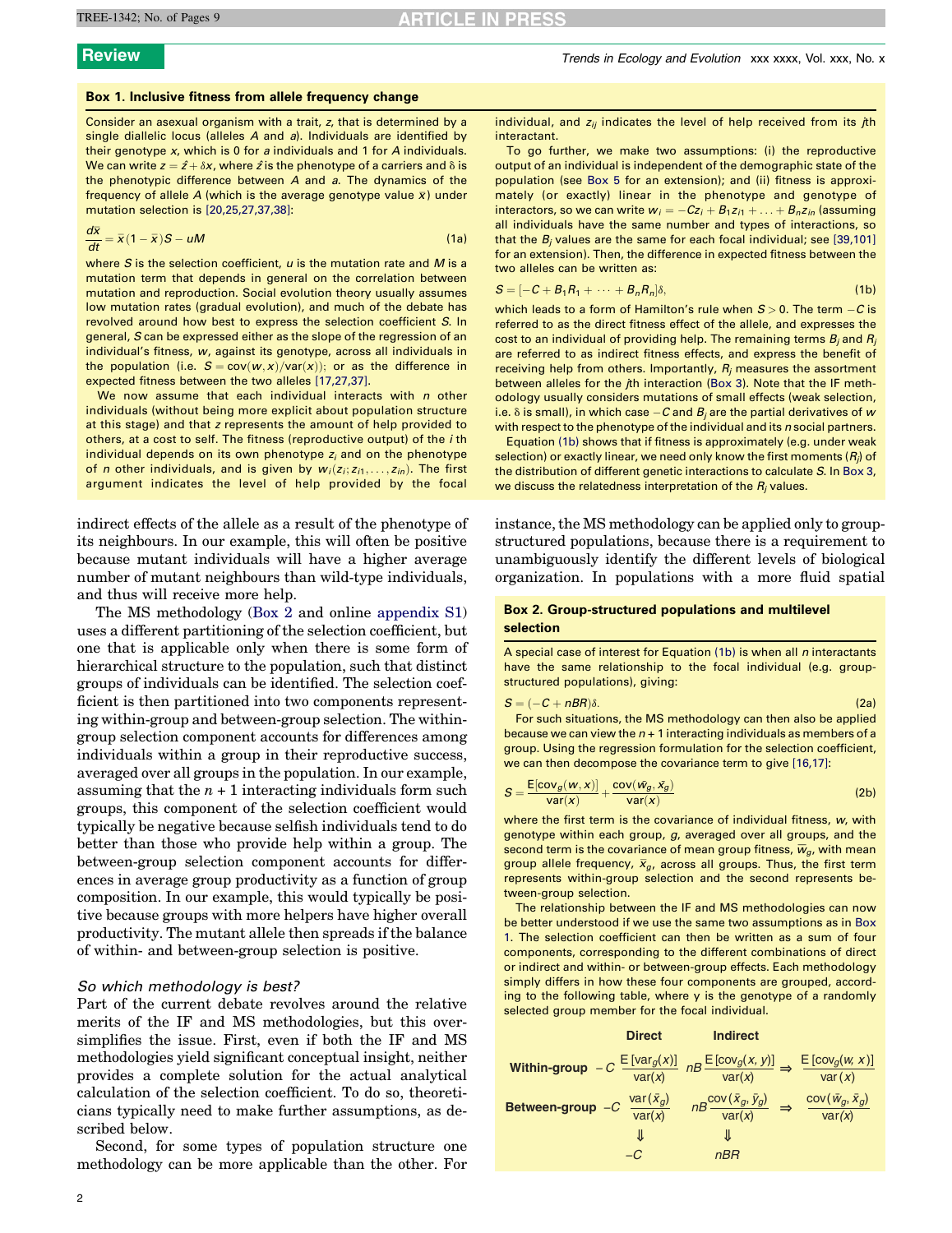

Figure 1. The MS methodology requires a clear hierarchical structure, but the IF methodology can be applied to populations with a fluid structure.

structure in which simply occasional local clustering occurs but no clearly predefined groups, an IF approach is often more manageable (Figure 1) [\[18\]](#page-7-0)).

Third, a fair comparison of the two approaches can only be made by examining each under a common set of assumptions. For example, assuming that mutations have small effects and that the population is group-structured, it is easy to show that the selection coefficient can be partitioned into four separate components corresponding to within-group direct, within-group indirect, between-group direct and between-group indirect effects ([Box 2](#page-1-0)). The two approaches simply differ in the grouping of these four terms. In other words, provided the same assumptions are used, the same result must necessarily be obtained whether calculation is carried out at the individual or at the group level.

# Biological assumptions

The parallel between the MS and IF methodologies is sometimes obfuscated because many practitioners of the IF methodology in fact make two additional, interrelated simplifying assumptions as a routine part of the IF partitioning. In such cases, the IF partitioning not only yields conceptual insight, but also provides a means of making analytical progress. These assumptions are that: (i) fitness is linearly related to genotype; and (ii) selection is weak (i.e. mutations have small phenotypic effects).

If the reproductive output of an individual is a linear function of genotype, then calculating the average reproductive output for the mutant and wild-type alleles is simplified because the fitness effect of a neighbour providing more help is constant. Therefore, we need only know the expected genotypes of neighbours rather than the entire distribution of genotypes in the population ([Boxes 1 and 3\)](#page-1-0).

However, the selection coefficient is often still too difficult to calculate analytically because the expected value of a neighbour's genotype will depend on the action of the mutant allele [complication (ii) mentioned above]. If we further assume that selection is weak, however, then these expected genotypes can be calculated under the assumption that the mutant allele is neutral ([Box 1](#page-1-0)). Note that if mutations have small effects, as typically assumed in IF methodology, fitness will be approximately linear in the genotype [\[19,20\].](#page-7-0) Hence, these two assumptions are distinct, but interrelated.

<span id="page-2-0"></span>**Review Trends in Ecology and Evolution XXX XXXX, Vol. XXX, No. x** Trends in Ecology and Evolution XXX xxxx, Vol. xxx, No. x

### Box 3. Kin selection and relatedness

In Equation [\(1b\)](#page-1-0), the population genetic structure is fully characterized by the coefficients  $R_j = \rho_{A/A}^j - \rho_{A/a}^j$ , where  $\rho_{A/A}^j$  ( $\rho_{A/a}^j$ ) denotes the probability that the neighbour involved in the *j*th interaction of an A (a) individual carries the A allele.  $R_j$  can also be expressed as  $R_j = (\rho_{A/A}^j - \bar{x})/(1 - \bar{x})$  [\[40\].](#page-7-0) Equivalently, using the regression formulation for S, we can also write  $R_i = \text{cov}(x, x_i)/\text{var}(x)$ . Under weak selection, the R values can be calculated assuming allele A is neutral. Then these neutral measures of genetic associations can be determined, or measured, independent of the mutation process [\[20,25\],](#page-7-0) and can be interpreted as the genealogical relatedness between individuals [\[23,24,26,27\]](#page-7-0). For mutations of large effect, selection will affect the genetic associations R, and characterizing genetic structure is less straightforward.

A common source of confusion is that different interpretations of kin selection exist. If interacting individuals share a more recent common ancestor than a randomly chosen individual, then interacting individuals are truly kin in the genealogical sense. This is the strict interpretation of kin selection. Such situations arise, for instance, through limited dispersal or through kin recognition. Thus, all instances of evolution in structured populations with limited dispersal can be interpreted as resulting from a kin selection process, although this does not mean that shared genetic ancestry is the sole process at work.

A broader interpretation of KS, which originates with Hamilton's seminal papers [\[14,41\],](#page-7-0) includes other causes of genetic similarity and defines relatedness more broadly as a measure of genetic association between partners, and not only as a measure of genealogical relationship (Gardner et al. [\[31\],](#page-7-0) describe a recent treatment). This is conceptually helpful because it enables evolutionary biologists to take a bird's-eye view of the field. A downside is that in its broad interpretation, relatedness becomes an abstract concept that might be disconnected from empirically assessable measures of population structure, except in rather restrictive ecological scenarios. This leaves empiricists with a puzzle: although genealogical relationships are often the most readily accessible data, they are not necessarily relevant measures of relatedness for their biological system under the broad interpretation of Hamilton's rule. Hence, when trying to generate novel, testable theoretical predictions, we argue that it might be preferable to use methodologies that explicitly derive selective pressures from demographic and ecological processes (as in closed models; [Box 4\)](#page-3-0) and to express them in terms of empirical measures of population structure. Where biologically applicable, the weak selection approximation is one way to achieve this goal.

Before moving to the conceptual and empirical advantage of the weak selection assumption, we need to tackle a final technical point. Because much of IF theory typically assume mutations of small phenotypic effects, it has sometimes been argued that IF cannot deal with strong selection while the MS methodology can. However, partitioning of the selection coefficient between within-group and between-group components does not make its analytical calculation any simpler under strong selection. In other words, the MS methodology does not provide a superior characterization of genetic structure under strong selection, and in fact most MS models also typically resort to a weak selection approximation or assume linear fitness to make analytical progress [\[21\].](#page-7-0) Hence, the relevant question is not what approach is inherently better, but how to derive analytical approximations to characterize genetic structure under strong selection in an empirically meaningful way.

# Is one interpretation better than the other?

The IF and MS methodologies naturally lend themselves to different biological interpretations. Hierarchical structure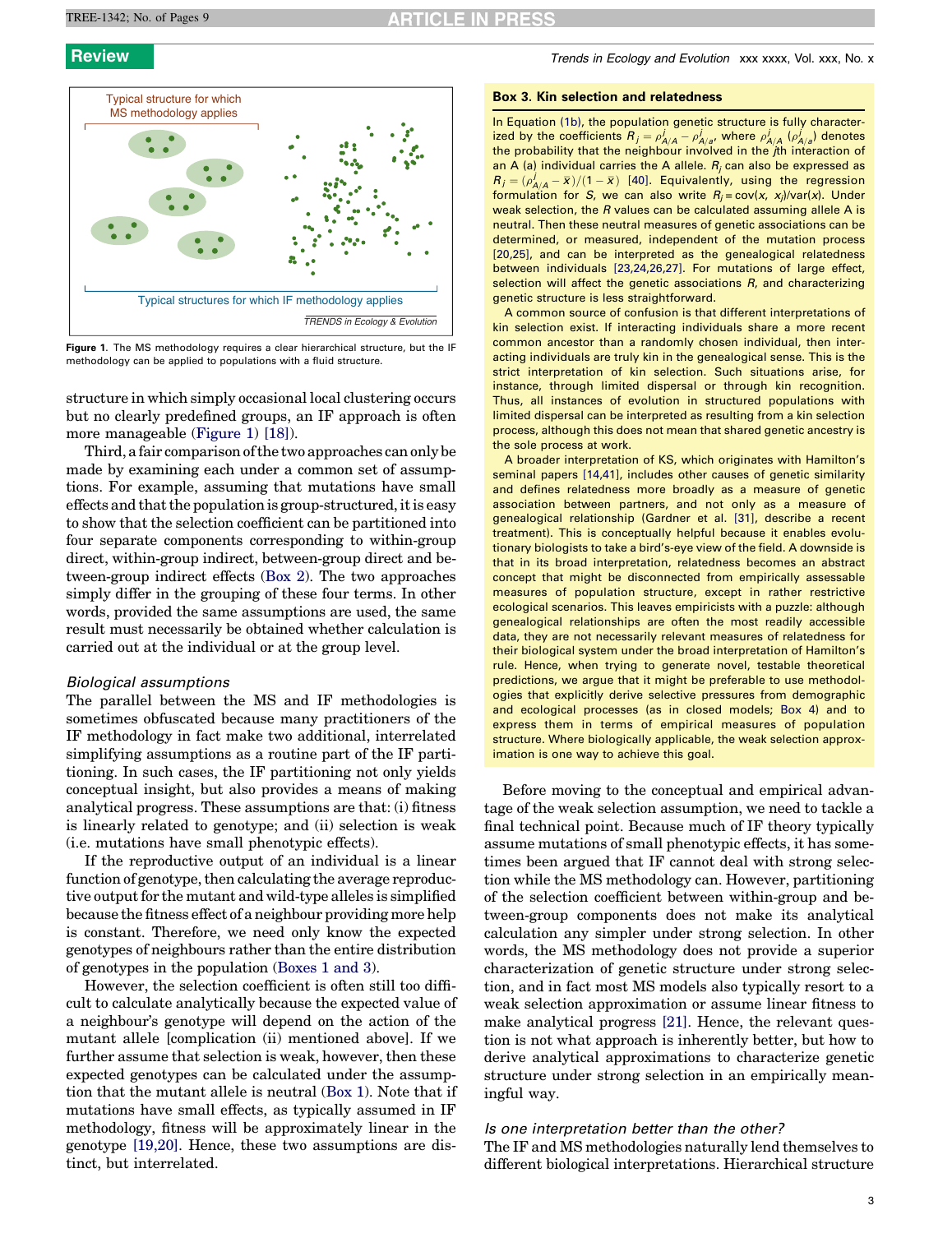# **RTICLE IN PRESS**

### <span id="page-3-0"></span>Box 4. Open versus closed models

In applying the IF or MS methodology, the usual starting point is to define a fitness function. This facilitates partition of the selection coefficient into components involving quantities such as relatedness that are readily interpreted as measures of population structure. However, this methodology does not provide information on how the population structure depends on the details of survival, reproduction and other ecological interactions, including dispersal. Such models are sometimes referred to as open models because they leave open the connection between the population dynamical processes and the structuring of the population that results [\[42\].](#page-7-0)

Although open models have conceptual utility, they can also lead to misconceptions about the evolutionary process. For example, open models have been used to reveal that, all else being equal, greater altruism is expected to evolve when interactors are more closely related [\[17\]](#page-7-0). This might lead to the conclusion that limited dispersal ought to favour the evolution of altruism because individuals will then tend to interact with close relatives. Numerous results have now revealed, however, that this is not the case, essentially because all else is not equal [\[1,4,43](#page-7-0)–45]. For a wide range of demographic assumptions, limited dispersal not only increases the relatedness of interacting individuals, but also affects their fitness through changes in the scale of competition for resources [\[1,3,4\].](#page-7-0) Precise insights into how ecological factors affect evolution in structured populations can be obtained with closed models [\[42\],](#page-7-0) which specify in detail the life cycle and population structure.

is a central component of the MS methodology, and therefore recognising that selection acts at different levels naturally leads to what we call an MS interpretation (i.e. MS refers to 'new' group selection; we do not consider 'old' group selection theory, in which selection occurs at the level of groups only and leads to group-level adaptation [\[6,22\]\)](#page-7-0).

Likewise, neutral measures of genetic associations are central components of the IF methodology, and this naturally leads to a KS interpretation. Indeed, for neutral alleles, the expected value of a neighbour's genotype corresponds exactly to the genealogical definition of relatedness and can be calculated for any type of population structure using standard population genetics techniques ([Box 3](#page-2-0)) [\[20,23](#page-7-0)–27]. Therefore, under weak selection, the genealogical relatedness among individuals provides a sufficient description of the population's genetic structure to make evolutionary predictions. This has a clear empirical advantage, because it allows for measurement of genetic structure in populations by means of neutral alleles [\[28\]](#page-7-0), which has provided a very powerful tool for relating theoretical results to population data. Relatedness measures are routinely used to infer structure in populations and thus population data can be linked to theoretical predictions on gene flow [\[29\]](#page-7-0).

Even when applied to the same biological problem, the KS and MS interpretations are not necessarily equally useful when it comes to relating theory to empirical studies. The strong empirical record of the KS interpretation is due, in part, to the fact that individuals are often easier to identify and follow than groups. Many populations in nature do not exhibit a clearly defined group structure, and therefore it is somewhat more difficult to connect such populations to an MS interpretation. This might explain why the KS interpretation (and the concepts of relatedness and kin competition) has been highly successful in providing empiricists with testable predictions in organisms as

4

diverse as bacteria, social insects and vertebrates for various topics such as cooperative breeding, dispersal and sex allocation [\[1,6,11,30\]](#page-7-0). As we emphasize in Section 2, this does not necessarily mean that empiricists do not need further theoretical progress, nor does it mean that the MS interpretation is not conceptually useful (e.g. when studying evolutionary transitions).

Finally, we have shown under which conditions genetic structure can be characterized by measures of genealogical relatedness, and therefore emphasized a 'strict' interpretation of kin selection, but there exist broader interpretations ([Box 3](#page-2-0); [\[31\]](#page-7-0)). Furthermore, in the light of a recent article [\[9\]](#page-7-0) that gives a misleading representation of current IF theory, we stress that extensions of the theory we have presented exist for fluctuating demography [\[32](#page-7-0)–34], nonlinear genotype-phenotype maps [\[35\]](#page-7-0) and non-pairwise interactions [\[36\].](#page-7-0) Although we have focused up to now on the type of simplified models that form the basis of most discussions of KS and MS [\(\[9\]](#page-7-0) being a clear example), we show in the next section that current theory can be used as a conceptual and methodological springboard to discuss open biological problems.

# Moving beyond

The main message of the previous section is that both the IF and MS methodologies seek to characterize the genetic structure of a population, but they do so differently. We now step back from this debate and focus attention more broadly on open questions in the study of evolution in structured populations. We show that many simplifying ecological or genetic assumptions routinely used in current theory are invalidated to some extent by empirical observations, and identify six key questions for which further work is desirable.

### Demography and population dynamics

Genetic versus demographic structuring In the previous section, we considered only genetic structure (i.e. the spatial distribution of genotypes; [Figure 2a](#page-4-0)). This is all we need under the assumption that (local) populations have constant size, which is a classical starting point for population genetics. However, if we relax this assumption and let population size be regulated by population dynamics or fluctuate according to demographic processes, the measure of selection in structured populations needs to account for the interplay between population dynamics (demographic structuring, [Figure 2](#page-4-0)b) and selection. Hence, we need to consider both genetic structuring and demographic structuring (i.e. the spatial distribution of individuals in the population, regardless of genotype; [Figure 2c](#page-4-0)).

A worked example: evolution of helping revisited As an illustration, consider an extension of the earlier model for helping behaviour. We now assume that individuals live on a network of sites, some of which might be empty, and that helpers provide a survival benefit  $B$  to their neighbours at a survival cost C to themselves.

As previously, genetic structuring makes the mathematical analysis difficult without further assumptions. The task is even more arduous now, however, because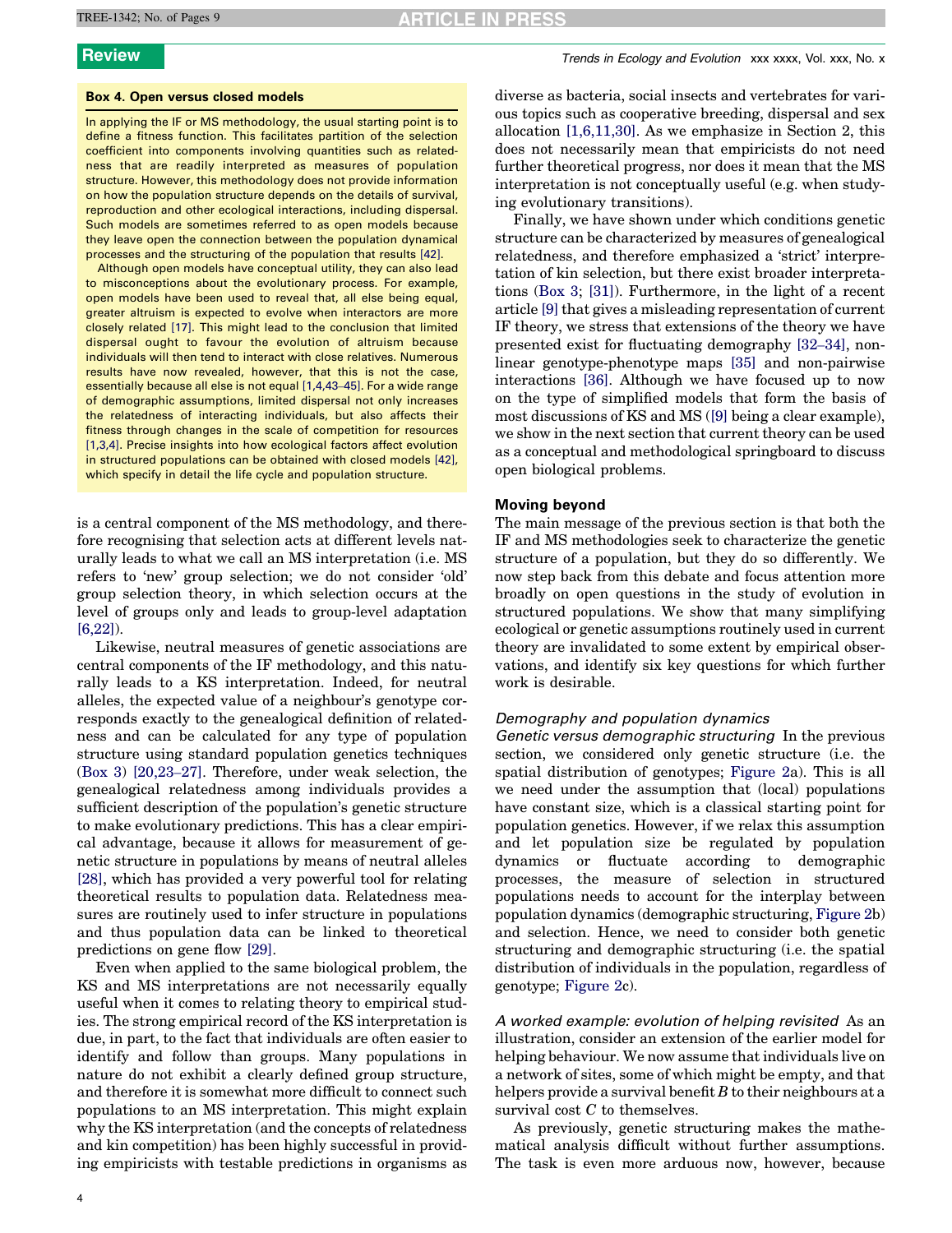<span id="page-4-0"></span>

Figure 2. Evolution in structured populations depends on two main forms of structuring. (a) Genetic structure refers to the (spatial) distribution of alleles and (b) demographic structure refers to the (spatial) distribution of individuals. The genetic structure is visualised by showing a schematic distribution of neutral alleles (here blue and red) in haploid individuals. The alleles are non-randomly distributed because of the viscosity of the population. Therefore, the probability of encountering two neighbours of the same colour is greater than the probability of picking two random individuals of the same colour, a notion captured in the parameter  $R$  [\(Box 1\)](#page-1-0). Demographic structure follows from the occupation and release of space through birth, death and migration, and results in a spatial pattern. In a viscous population the pattern is distinct from random (in the sense that the probability of encountering two neighbouring sites that are both occupied or empty is different from picking two random sites that are both in the same state, a notion that is captured by the measure of habitat saturation  $q_{x/x}$ ; [Box 5\)](#page-5-0). Population genetics models typically neglect demographic structure, and ecology focuses on the spatial dynamics of populations. In general, population dynamics will lead to (c) both demographic and genetic structure simultaneously and evolution will depend on the interplay between the two processes.

not only might mutants experience a difference from the wild-type individuals in terms of the genotypes of their neighbours, but, because some sites are empty, they might also experience different local population densities (i.e. different levels of habitat saturation).

Assuming that social interactions linearly affect the vital rates of individuals, we can calculate the selection coefficient under weak selection and easily obtain a partition into direct and indirect fitness components [\(Box 5\)](#page-5-0). Now, however, because some neighbouring sites can be empty, the indirect fitness components are weighted not only by relatedness, but also by measures of habitat saturation. This demonstrates an important interaction between genetic structuring and demographic structuring ([Box 1](#page-1-0) vs [Box 5](#page-5-0) Figure 2c).

The selection coefficient has additional terms arising from the demographic structuring compared with the classical IF expressions [\(Boxes 1 and 5\)](#page-1-0) see also [\[5,32\]\)](#page-7-0). These terms represent the double-edged effect of empty space: a detrimental effect, because an individual surrounded by empty sites loses the baseline level of help provided by neighbours, irrespective of their genotype; and a beneficial effect, because empty sites decrease competition for breeding spots under density-dependent reproduction [\(Box 5](#page-5-0)).

Why does it matter? The analysis in [Box 5](#page-5-0) leads to a form of Hamilton's rule that depends on measures of genetic structuring (relatedness) and of demographic structuring (habitat saturation). However, this familiarity obfuscates important practical implications. First, relatedness itself depends on habitat saturation because of the feedback between the distribution of individuals and that of genotypes. This is best illustrated by considering a population on the verge of extinction. In this case, clusters of individuals will tend to be further apart, so that genotypes will tend to be segregated. By contrast, in abundant populations, individuals might be more likely to encounter unrelated individuals.

Second, the model results in [Box 5](#page-5-0) rely on a relatively simple ecological scenario for the organism's life cycle, but assumptions about the life history, density dependence and population dynamics are likely to be critical. For example, in some species of cooperatively breeding birds, it has been found that helping increases adult survival rather than adult fecundity [\[46\]](#page-7-0), which leads to opposite evolutionary predictions [\[33,44,45\],](#page-7-0) because competition between relatives can take different forms depending on life cycle assumptions [\[1,4\]](#page-7-0). Current theory only provides us with a rough understanding of how population structure affects the evolution of social and life-history traits [\[5\]](#page-7-0). Cooperative breeding in birds, for instance, has been explained by an array of demographic and ecological factors, including habitat saturation [\[47,48\].](#page-7-0) However, the results derived from across-species comparative analyses are often conflicting and inconclusive. Hatchwell [\[48\]](#page-7-0) suggested that this might be due to a narrow focus on population viscosity (limited dispersal) to the detriment of other life history and ecological processes. To a large extent, this probably reflects the lack of a theoretical foundation that captures the interplay among life-history traits, habitat saturation, dispersal and social behaviours. This is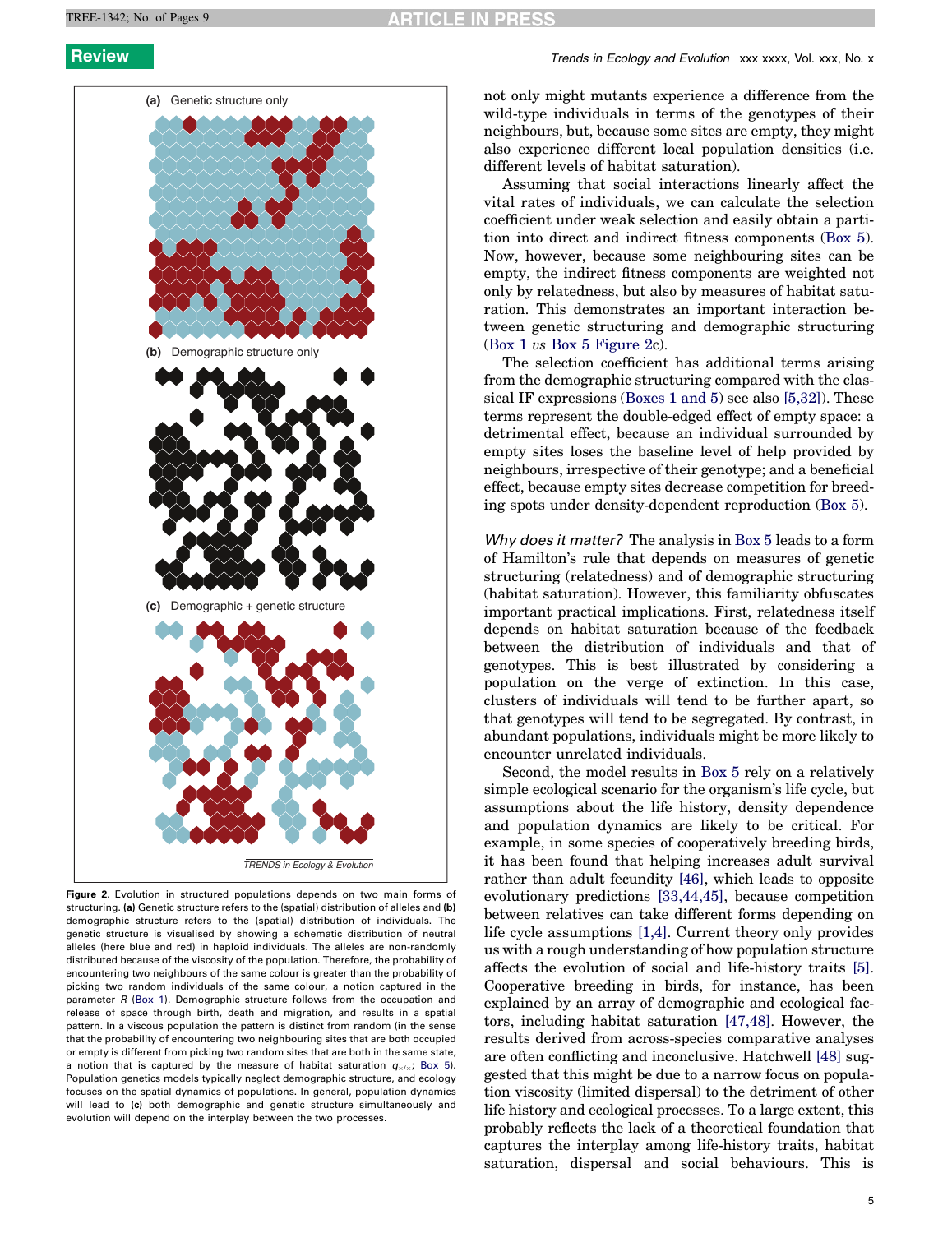# <span id="page-5-0"></span>Box 5. Demographic and genetic structuring

Consider an extension of the model of [Box 1,](#page-1-0) in which individuals live on a network of sites. Each site of the network can be either empty or occupied by one individual, and is connected to n other such sites. We further assume that the benefit  $B$  and cost  $C$  of helping linearly affects survival. Fecundity is not affected by social interactions, but is density-dependent: individuals produce offspring at a rate proportional to the number of empty neighbouring sites. This is only one possible form of density dependence, but it is sufficient to illustrate some important points. Using the same notation as in [Box 1,](#page-1-0) the selection coefficient is then:

$$
S = [-C + Bn(q_{A/A} - q_{A/a})]\delta - B\hat{z}n(q_{o/A} - q_{o/a}) + b(q_{o/A} - q_{o/a}),
$$
 (5a)

where b is the fecundity rate and  $q_{ol}$  ( $q_{A/}$ ) is the average local density of empty sites (A individuals) experienced by an individual carrying allele i.

The quantity  $q_{\mathcal{A}\mathcal{A}}-q_{\mathcal{A}\mathcal{B}}$  measures the extent to which A allele carriers are more abundant in the neighbourhood of other A allele carriers than of a allele carriers, and has a long history ('difference in subjective frequencies' [\[53\]](#page-8-0) or 'assortment' [\[54\]](#page-8-0)). When selection is weak, we only need to calculate this measure under neutrality, which gives [\[34,55\]](#page-7-0):

| $q_{A/A} - q_{A/a} = q_{\times/\times} R$ , |  |                                                                                            | (5b) |
|---------------------------------------------|--|--------------------------------------------------------------------------------------------|------|
|                                             |  | where $D \left( -\frac{\pi}{2} \right) / (1 - \pi)$ Equation (Eb) concretes two effects of |      |

where  $R = (\rho_{A/A} - \bar{x})/(1 - \bar{x})$ . Equation (5b) separates two effects: a demographic effect ( $q_{x/x}$  is the local density of occupied sites experi-

problematic when empirically testing theory: certain measures of population structure (e.g. genealogical relatedness) might be sufficient for some populations yet irrelevant for others. Ideally it might be possible to categorize different types of populations in terms of the relevant quantities to measure, but we are still a long way from this.

From a more applied perspective, conservation biology would also benefit from integrating social evolution theory and population dynamics. The fact that social behaviour can be critical in shaping extinction risk, for instance through Allee effects in small populations of social species [\[49\]](#page-7-0), is well established [\[50,51\].](#page-8-0) More fundamentally, selection can increase the risk of evolutionary suicide [\[52\]](#page-8-0). In an endangered social species of magpie robins, for example, it has been shown that conflict over reproductive status delays population recovery [\[51\]](#page-8-0).

# Mutation and strong selection

Selection in structured populations will depend on the interplay between genetic and demographic structuring and this will in turn be affected by the frequency and nature of mutations. When mutations are rare and have a small phenotypic effect (weak selection), genetic and demographic structuring tend to be decoupled. Then demographic structuring can be computed from the ecological dynamics and genetic structuring can be computed using standard techniques based on two-allele population genetic models (Box 5) [\[34\]](#page-7-0). Moreover, in this case the relevant measure of genetic structuring coincides with the strict genealogical interpretation of relatedness. However, when selection is stronger, demographic and genetic structuring will tend to be more tightly coupled, meaning that genealogical measures of relatedness are no longer sufficient descriptors of population structure.

As an example, the evolution of host–parasite interactions is affected by the distribution of susceptible and infected hosts, and by the distribution of parasitic strains. enced by an individual of any genotype and is therefore a measure of habitat saturation) and a genetic effect, because  $R$  is the measure of genealogical relatedness defined in [Box 3](#page-2-0). Hence, under weak selection, the selection gradient reduces to:

$$
S = [(-C + nq_{\times/\times}BR) + (b - nB\hat{z})\Delta q_o]\delta,
$$
 (5c)

where  $\Delta q_o$  is the first-order effect of selection on  $q_{o/A} - q_{o/a}$ . This separates the selection coefficient into conceptually distinct components representing genetic structuring (R), demographic structuring  $(q_{x/x})$  and a demographic effect  $(\Delta q_o)$  that will generally depend on the interplay between genetic and demographic structuring (in particular on measures of genetic structure such as relatedness [\[5,32,34,45\]](#page-7-0)).

As discussed in the main text, the first term of Equation (5c) has a similar form to that of Equation [\(2a\)](#page-1-0), but the second term of Equation (5c) represents two additional selective effects due to the effect of mutation on demographic structuring. The first selective effect,  $b\Delta q_{\alpha}$ is due to the density dependence of reproduction and measures the difference in availability of empty sites between A and a alleles (in other words, the differential competition between the two alleles for empty space). The second selective effect,  $-B\hat{z}\Delta q_o$ , accounts for the net loss in helping opportunities for individuals surrounded by many empty sites, and measures the differences between the two alleles in this demographic effect. Together, these two effects can be interpreted as the net cost of competition for open breeding sites, and therefore quantify kin competition.

Recent theory has demonstrated that the evolution of reduced parasite virulence in structured populations can be understood as a form of altruism among genetically related parasites, and thereby falls under the scope of social evolution theory [\[13,56,57\]](#page-7-0). However, these results typically rely on the assumption that mutation rates are low and that selection is weak. Many parasites (such as RNA viruses) are characterized by high mutation rates and therefore display high levels of genetic polymorphism [\[58](#page-8-0)– [60\]](#page-8-0). There is also strong evidence that human activities lead to rapid changes in the dynamics and evolution of pathogen populations through habitat fragmentation, climate change and environmental pollution [\[61\].](#page-8-0) Furthermore, pathogens can cause rapid and important shifts in the genetic structure of host populations, as illustrated by long-term field studies of the interaction between wild flax and flax rust in Australia [\[62\].](#page-8-0) For such systems the assumptions of weak selection and rare mutations are clearly inappropriate, and theoretical predictions that explicitly consider high mutation rates and large phenotypic effects are required. Non-linear effects in the genotype– phenotype map (resulting e.g. from dominance [\[35,63\]](#page-7-0) or escape from immunity in pathogens [\[64\]\)](#page-8-0) can complicate matters even further.

More fundamentally, this affects the way we envisage the feedback between ecology and evolution. Broadly speaking, most of the models in social evolution theory rely implicitly on the assumption that mutation rates are low. Thus, evolution is mutation-limited and occurs on a slower time scale than ecological dynamics (i.e. ecological and evolutionary time scales do not overlap). It is now well appreciated that for many organisms, evolution can occur more rapidly than previously envisioned [\[61,65,66\].](#page-8-0) Hence, theoretical models need to be extended to account for the transient dynamical structuring that can occur in such populations, and its effect on evolutionary predictions. Likewise, empiricists must be critical of how well model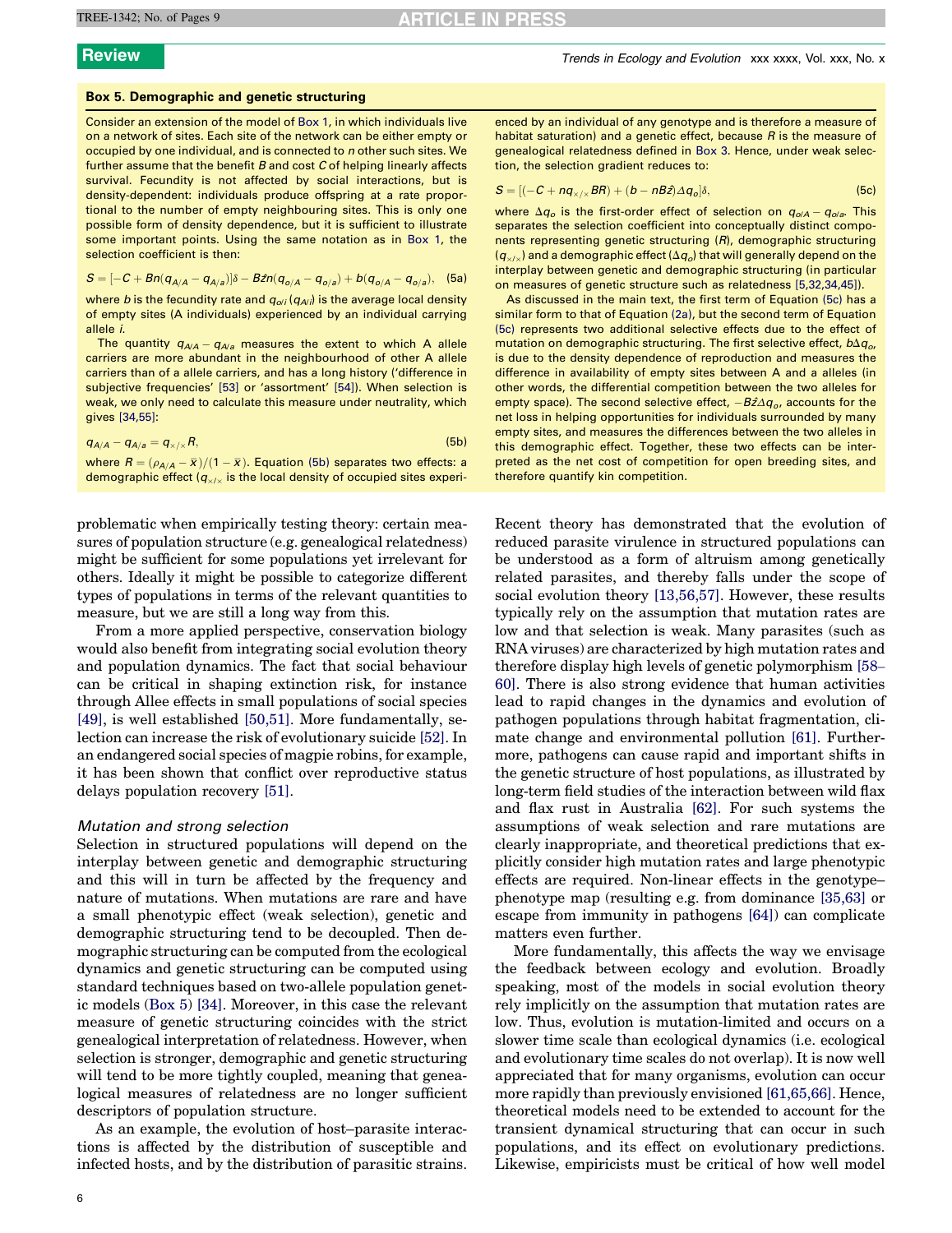# **ARTICLE IN PRESS**

assumptions about the relative time scales of ecological and evolutionary processes match their study systems.

# Interspecies interactions

Most real populations are not isolated but embedded in a network of trophic interactions (interspecies competition, consumer–resource dynamics, predator–prey and host– parasite interactions). Ecologists are well aware that this can lead to complex dynamics, but we still have an incomplete understanding of how this will affect evolutionary processes, and in particular the coupling between demographic and genetic structuring. Although some models have looked at the effect of interspecies competition on the evolution of social traits (e.g. communal foraging [\[21\]\)](#page-7-0), current theory tends to focus on populations in isolation. The recent interest in the evolution of parasite life history traits in structured populations we mentioned above provides a clear exception. However, despite its clear practical implications for the management of human, plant and animal infectious diseases [\[67](#page-8-0)–69] and for conservation biology [\[61,70\]](#page-8-0), current theory tends to neglect the fact that interacting populations are often characterised by non-equilibrium population dynamics, either because of some inherent non-linearities or because of environmental fluctuations (e.g. seasonal forcing of epidemics). For instance, as a result of global changes, many species shift their biogeographic ranges, and it has been shown that such dynamical processes have important evolutionary consequences [\[71,72\]](#page-8-0). Understanding the evolutionary role of non-equilibrium population dynamics is therefore a crucial avenue of research [\[38,73\]](#page-7-0). How to define and – importantly – measure fitness in structured non-equilibrium trophic interactions remains an open question.

# Evolutionary diversification

Theoreticians (and discussions about KS and MS) often focus on the direction of selection (i.e. the selection coeffi $cient S$ , but the dynamics of population variance and the emergence of diversity are also questions of great interest. Both the IF and MS partitions of S can be used to predict the direction in which a trait will evolve [\[25,27,40,74](#page-7-0)–76], but it is more difficult to determine whether this will result in an evolutionarily stable strategy or in evolutionary diversification [\[40,77](#page-7-0)–79]. In particular, some models suggest that population structure could limit the opportunity for sympatric speciation [\[3,80,81\].](#page-7-0) Although extensions of the IF methodology to explore these phenomena exist [\[27,40,80,81\]](#page-7-0) (to the best of our knowledge, no such attempt has been made using MS methodology), an explanation of empirical patterns of diversity in structured populations requires additional analyses [\[27,40,80](#page-7-0)–83]. Apart from the fundamental interest, this is important in agriculture and conservation biology. For instance, host genetic diversity can buffer populations against epidemics and affect the evolution of virulence and anti-drug resistance in pathogens [\[61\]](#page-8-0).

# Small population sizes

Many models consider populations that are far from extinction, because they assume either that all local populations have constant population sizes [\[27\]](#page-7-0) or that the

**Review** Trends in Ecology and Evolution xxx xxxx, Vol. xxx, No. x

population is large enough (as in Section 2.1, for instance). For small populations, however, the consequences of demographic or environmental stochasticity are likely to play an important role through genetic drift or population extinction. Fragmented populations on the verge of extinction generally display high levels of inbreeding as a result of local drift, which decreases the amount of genetic variability available to respond to selection [\[61\].](#page-8-0) In such a context, relatedness effectively quantifies the amount of local drift [\[84\]](#page-8-0), but how population structure, dispersal and drift interact to shape the selective pressures on a population under threat is still poorly understood. Again, this has important applications not only in conservation biology (evolutionary rescue; [\[85\]\)](#page-8-0), but also in evolutionary epidemiology for predicting the evolutionary extinction of parasite populations.

### Spatial heterogeneity

Most populations are heterogeneous in resource availability or habitat quality. Variation can be generated by the physical environment (temperature, altitude), biotic interactions (competitors, parasites, predators, alternative hosts), human interventions (e.g. limited vaccination coverage) or asymmetric dispersal rates between interacting species [\[86,87\].](#page-8-0) This can give rise to a mosaic of selective pressures that can create patterns of local adaptation and maladaptation [88–[95\].](#page-8-0) In a review of 29 field studies, Laine [\[95\]](#page-8-0) demonstrated that coevolutionary trajectories can greatly vary across space, at scales ranging from intercontinental distance to a few kilometres. In some cases, coevolutionary trajectories can be reversed, as in the interaction between the pollinating parasitic moth Greya politella and its host plant Lithophragma parviflorum, which can be either antagonistic or mutualistic depending on ecological conditions [\[96\]](#page-8-0). An explanation of these empirical patterns requires a theoretical framework for structured populations that ties together population dynamics, mutation, trophic interactions, stochasticity and spatial heterogeneity. Although theoreticians have started to independently address these limitations of current theory [\[25,32,39,57,97](#page-7-0)–101], we are still a long way from a synthetic framework for the co-evolution of traits in realistic, heterogeneously structured populations.

### Conclusion

Although the kin versus multilevel selection debate has been useful in clarifying some important aspects of social evolution, we suggest that it is now time to step back from the details of specific arguments and to consider the question of evolution in structured populations more generally. Ecological processes mould the genetic and demographic structure of populations, and this structure in turn shapes the selective pressures on all traits. We believe that this ecological perspective is helpful because it reveals that most of the debate between kin and multilevel selection is implicitly cast in very simplified ecological scenarios. From an empirical point of view, however, a debate between theoreticians over how best to interpret these simplified models is of little interest when trying to detect and understand patterns of evolutionary change in the laboratory or in the field. Moreover, although the debate generally revolves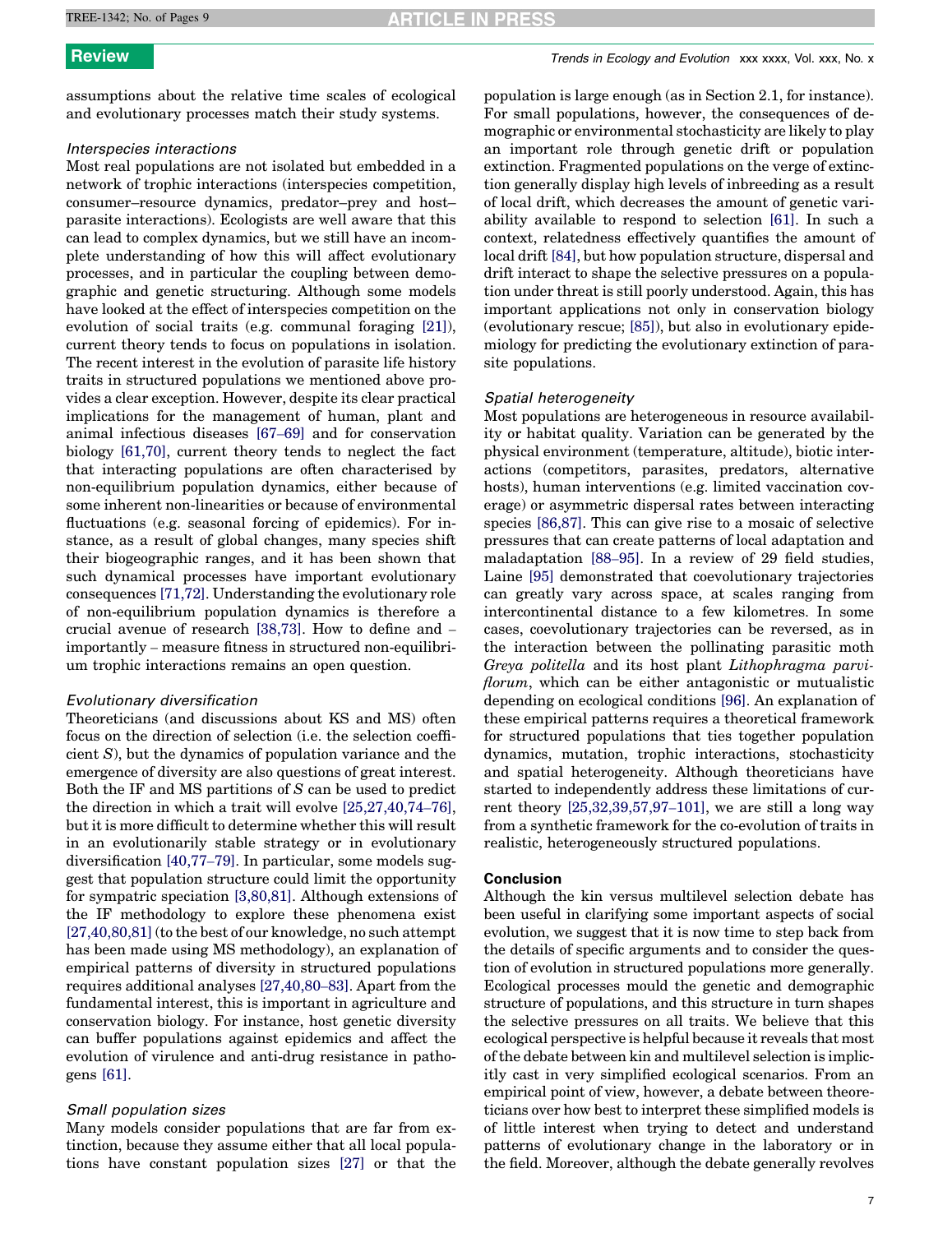<span id="page-7-0"></span>around traditional social traits such as cooperation and altruism, the broader perspective advocated here shows that this has relevance to other fields, including more applied fields such as evolutionary epidemiology and conservation biology. The study of evolution in structured populations has the potential to generate insights beyond areas in which it has been traditionally applied, provided theoreticians and empiricists are willing to adopt a more ecological perspective on the field.

# Acknowledgements

All authors contributed equally. We thank S. Alizon, Andy Gardner, François Rousset and three anonymous reviewers for many insightful comments on a previous version of this manuscript. We are also grateful to M. van Baalen, S. Gandon, A. Gardner, L. Lehmann, F. Rousset and P.D. Taylor for many helpful discussions over the years. S.L. was supported by Marie Curie Intra-European Fellowship FP7-220080 (MOBVIR) from the Seventh Framework Programme of the European Commission, by CNRS, and by ANR grant RPDOC 2010 (SpatEvolEpid). V.J. acknowledges support from the UK Engineering and Physical Sciences Research Council Grant EP/D002249/1, and the UK Biotechnology and Biological Sciences Research Council Grant BB/ I000151/1, and T.D. acknowledges support from NSERC Canada and the Canada Research Chairs program. We also acknowledge J. Coen, E. Coen and J. Bridges for the opening quote from The Big Lebowski.

# Appendix A. Supplementary data

Supplementary data associated with this article can be found, in the online version, at [doi:10.1016/j.tree.](http://dx.doi.org/10.1016/j.tree.2011.01.006) [2011.01.006.](http://dx.doi.org/10.1016/j.tree.2011.01.006)

### References

- 1 West, S.A. et al. (2002) Cooperation and competition between relatives. Science 296, 72–75
- 2 Lehmann, L. and Keller, L. (2006) The evolution of cooperation and altruism - a general framework and a classification of models. J. Evol. Biol. 19, 1355–1376
- 3 Lion, S. and van Baalen, M. (2008) Self-structuring in spatial evolutionary ecology. Ecol. Lett. 11, 277–295
- 4 Platt, T.G. and Bever, J.D. (2009) Kin competition and the evolution of cooperation. Trends Ecol. Evol. 24, 370–377
- 5 Lehmann, L. and Rousset, F. (2010) How life history and demography promote or inhibit the evolution of helping behaviours. Philos. Trans. R. Soc. B 365, 2599–2617
- 6 West, S.A. et al. (2007) Social semantics: altruism, cooperation, mutualism, strong reciprocity and group selection. J. Evol. Biol. 20, 415–432
- 7 West, S.A. et al. (2007) Social semantics: how useful has group selection been? J. Evol. Biol. 21, 374–385
- 8 Wilson, D.S. and Wilson, E.O. (2007) Rethinking the theoretical foundation of sociobiology. Q. Rev. Biol. 82, 327–348
- 9 Nowak, M.A. et al. (2010) The evolution of eusociality. Nature 466, 1057–1062
- 10 Ronce, O. (2007) How does it feel to be like a rolling stone? Ten questions about dispersal evolution. Annu. Rev. Ecol. Evol. Syst. 38, 231–253
- 11 West, S.A. (2009) Sex Allocation, Princeton University Press
- 12 Messinger, S.M. and Ostling, A. (2009) The consequences of spatial structure for the evolution of pathogen transmission rate and virulence. Am. Nat. 174, 441–454
- 13 Lion, S. and Boots, M. (2010) Are parasites "prudent" in space? Ecol. Lett. 13, 1245–1255
- 14 Hamilton, W.D. (1964) The genetical evolution of social behaviour. I. J. Theor. Biol. 7, 1–16
- 15 Grafen, A. (1984) Natural selection, group selection and kin selection, In Behavioural Ecology. An Evolutionary Approach (2nd edn) (Krebs, J.R. and Davies, N.B., eds), pp. 62–84, Blackwell
- 16 Queller, D.C. (1992) Quantitative genetics, inclusive fitness, and group selection. Am. Nat. 139, 540–558
- 17 Frank, S.A. (1998) Foundations of Social Evolution, Princeton University Press
- 18 Taylor, P.D. et al. (2007) Evolution of cooperation in a finite homogeneous graph. Nature 447, 469–472
- 19 Taylor, P.D. and Frank, S.A. (1996) How to make a kin selection model? J. Theor. Biol. 180, 27–37
- 20 Taylor, P.D. et al. (2007) From inclusive fitness to fixation probability in homogeneous structured populations. J. Theor. Biol. 249, 101–110
- 21 Kelly, J.K. (1994) A model for the evolution of communal foraging in hierarchically structured populations. Behav. Ecol. Soc. 35, 205–212
- 22 Gardner, A. and Grafen, A. (2009) Capturing the superorganism: a formal theory of group adaptation. J. Evol. Biol. 22, 659–671
- 23 Taylor, P.D. (1989) Evolutionary stability in one-parameter models under weak selection. Theor. Pop. Biol. 36, 125–143
- 24 Taylor, P.D. (1996) Inclusive fitness arguments in genetic models of behaviour. J. Math. Biol. 34, 654–674
- 25 Rousset, F. and Billiard, S. (2000) A theoretical basis for measures of kin selection in subdivided populations: finite populations and localized dispersal. J. Evol. Biol. 13, 814–825
- 26 Rousset, F. (2002) Inbreeding and relatedness coefficients: what do they measure? Heredity 88, 371–380
- 27 Rousset, F. (2004) Genetic Structure and Selection in Subdivided Populations, Princeton University Press
- 28 Queller, D.C. and Goodnight, K.F. (1989) Estimating relatedness using genetic markers. Evolution 43, 258–275
- 29 Annan, Z. et al. (2007) Population genetic structure of Plasmodium falciparum in the two main african vectors, Anopheles gambiae and Anopheles funestus. Proc. Natl. Acad. Sci. U.S.A. 104, 7987–7992
- 30 West, S.A. et al. (2006) Social evolution theory for microorganisms. Nat. Rev. Microb. 4, 597–607
- 31 Gardner, A. et al. (2011) The genetical theory of kin selection. Journal of evolutionary biology. [doi:10.1111/j.1420-9101.2011.02236.x](http://dx.doi.org/10.1111/j.1420-9101.2011.02236.x).
- 32 Rousset, F. and Ronce, O. (2004) Inclusive fitness for traits affecting metapopulation demography. Theor. Pop. Biol. 65, 127–141
- 33 Lehmann, L. et al. (2006) Population demography and the evolution of helping behaviours. Evolution 60, 1137–1151
- 34 Lion, S. and Gandon, S. (2009) Habitat saturation and the spatial evolutionary ecology of altruism. J. Evol. Biol. 22, 1487–1502
- 35 Roze, D. and Rousset, F. (2003) Selection and drift in subdivided populations: a straightforward method to derive diffusion approximations, a applications involving dominance, selfing and local extinctions. Genetics 165, 2153–2166
- 36 Ohtsuki, H. (2010) Evolutionary games in wright's island model: kin selection meets evolutionary game theory. Evolution 64, 3344–3353
- 37 Crow, J.F. and Kimura, M. (1970) An Introduction to Population Genetics Theory, Burgess Publishing Company
- 38 Day, T. and Gandon, S. (2007) Applying population-genetic models in theoretical evolutionary epidemiology. Ecol. Lett. 10, 876–888
- 39 Taylor, P.D. (2009) Decompositions of Price's formula in an inhomogeneous population. J. Evol. Biol. 22, 201–213
- 40 Day, T. and Taylor, P.D. (1998) Unifying genetic and game theoretic models of kin selection for continuous traits. J. Theor. Biol. 194, 391– 407
- 41 Hamilton, W.D. (1970) Selfish and spiteful behaviour in an evolutionary model. Nature 228, 1218–1220
- 42 Gardner, A. and West, S.A. (2006) Demography, altruism, and the benefits of budding. J. Evol. Biol. 19, 1707–1716
- 43 Taylor, P.D. (1992) Altruism in viscous populations an inclusive fitness model. Evol. Ecol. 6, 352–356
- 44 Taylor, P.D. and Irwin, A.J. (2000) Overlapping generations can promote altruistic behavior. Evolution 54, 1135–1141
- 45 Lion, S. and Gandon, S. (2010) Life history, habitat saturation and the evolution of fecundity and survival altruism. Evolution 64, 1594–1606
- 46 Russell, A.F. et al. (2007) Reduced egg investment can conceal helper effects in cooperatively breeding birds. Science 317, 941–944
- 47 Hatchwell, B.J. and Komdeur, J. (2000) Ecological constraints, life history traits and the evolution of cooperative breeding. Anim. Behav. 59, 1079–1086
- 48 Hatchwell, B.J. (2009) The evolution of cooperative breeding in birds: kinship, dispersal and life history. Philos. Trans. R. Soc. B 364, 3217– 3227
- 49 Reed, J.M. (1999) The role of behavior in recent avian extinctions and endangerments. Conserv. Biol. 13, 232–241